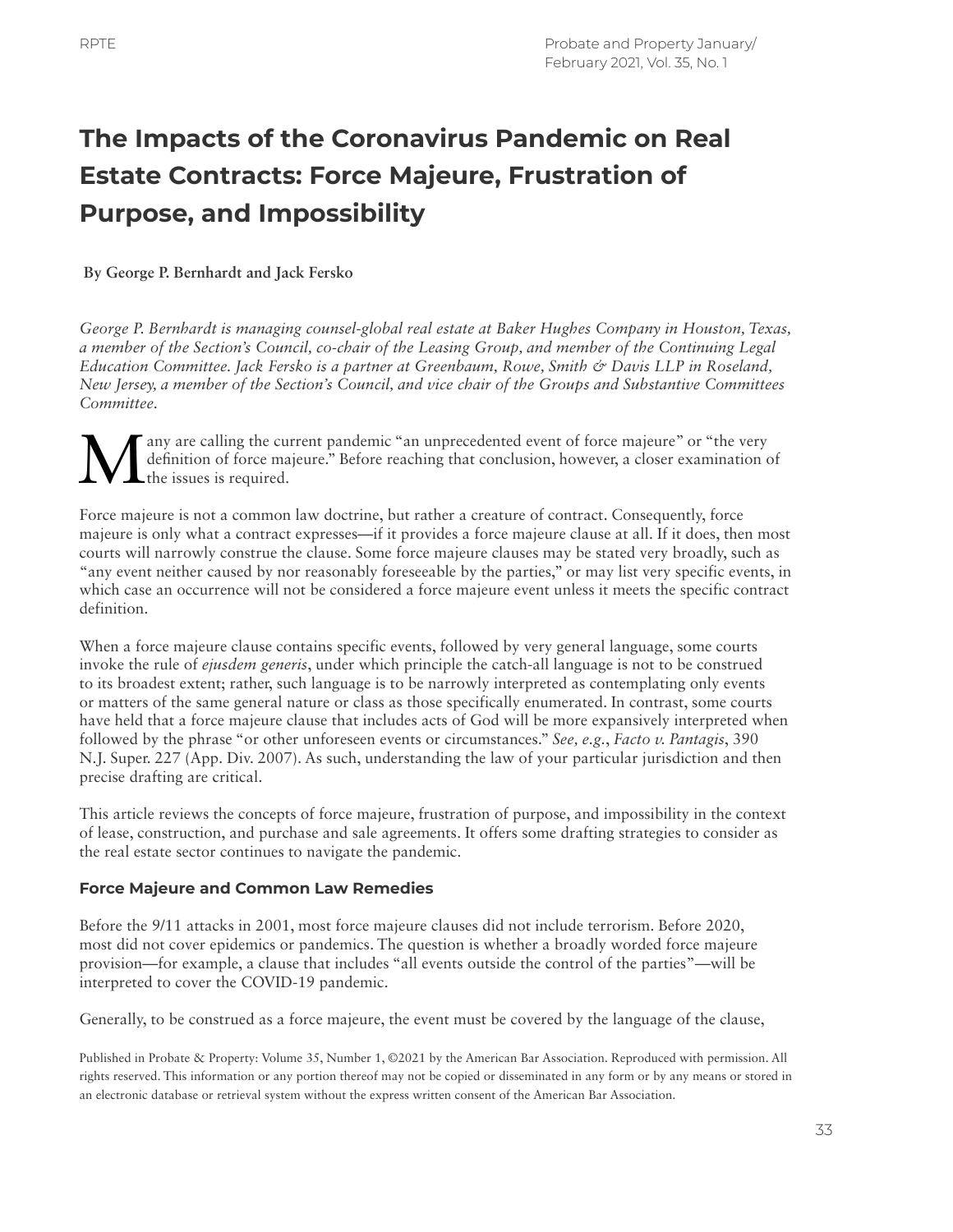not have been foreseeable, be outside of the control of the contracting parties, and be the proximate cause preventing performance, which is an objective rather than subjective determination. If a contract does not contain a force majeure clause, however, there still may be relief if the jurisdiction has a statutory force majeure provision, such as California (Cal. Civ. Code § 1511) and Georgia (Ga. Code Ann. § 13-4-21).

Section 13-4-21 of the Georgia Code (Acts of God) provides: "If performance of the terms of a contract becomes impossible as a result of an Act of God, such impossibility shall excuse nonperformance, except where, by proper prudence, such impossibility might have been avoided by the promisor." The Georgia Code defines "Act of God" to mean "an accident produced by physical causes which are irresistible or inevitable, such as lightning, storms, perils of the sea, earthquakes, inundations, sudden death, or illness. This expression excludes all idea of human agency." Ga. Code Ann. § 1-3-3. The Georgia definition focuses primarily on physical damage. Although it does refer to "sudden death, or illness," it may be difficult to apply the statute to the pandemic, particularly because Georgia case law provides that an "Act of God" must not be human-caused. An argument may be crafted, however, that closure resulting from a government order issued because of the pandemic qualifies. The case law is sure to develop to address this and many other arguments.

The California provision excuses performance when the performance is delayed or prevented by operation of law, or by "an irresistible, superhuman cause, or by the act of public enemies of this state or of the United States, unless the parties have expressly agreed to the contrary." Cal. Civ. Code § 1511. Similarly, California has codified common law impossibility, providing that a "condition in a contract, the fulfillment of which is impossible or unlawful, within the meaning of the Article on the Object of Contracts, or which is repugnant to the nature of the interest created by the contract, is void." Cal. Civ. Code § 1441.

If neither the contract nor the jurisdiction's statutory scheme provides for force majeure, then a contracting party may find refuge in the common law doctrines of frustration of purpose and impossibility or impracticability. Frustration of purpose applies when performance is technically possible, but a change in circumstances frustrates the essential purpose of the contract. The event must not be reasonably foreseeable and must be so severe that it is not to be regarded as a risk allocated by the parties or assumed by any one party. Depending on the jurisdiction, the doctrine will be narrowly applied and must be proved by clear and convincing evidence.

The classic case on frustration of purpose is *Krell v. Henry* [1903] 2 KB 740 (Eng.). This case arose out of a contract to rent a flat of rooms in London to view the coronation of King Edward VII. Although a deposit was paid, Henry refused to pay the balance due after the coronation was postponed because of the king's illness. The court determined that there was an implied condition, and when that condition did not occur, the contract was voided. The decision was based on analogy to an earlier case, *Taylor v. Caldwell* [1863] 122 Eng. Rep. 309 (Eng.), which relieved the parties from performance of a contract related to the rental of a concert hall after the concert hall burned down.

The doctrine of impossibility arose to excuse performance when it is made impossible because of an intervening occurrence not caused by the parties. To prevail, the event must not have been reasonably foreseeable by either party and performance must be objectively impossible—a personal inability to perform is not sufficient. For example, the destruction of the concert hall in the *Taylor* matter made it impossible to hold a concert at the hall. Modern courts typically do not require strict impossibility, having adopted a doctrine of impracticability. Thus, if a contractual obligation becomes excessively burdensome because of the occurrence of an unforeseen event not caused by one of the parties, the parties are excused from performing.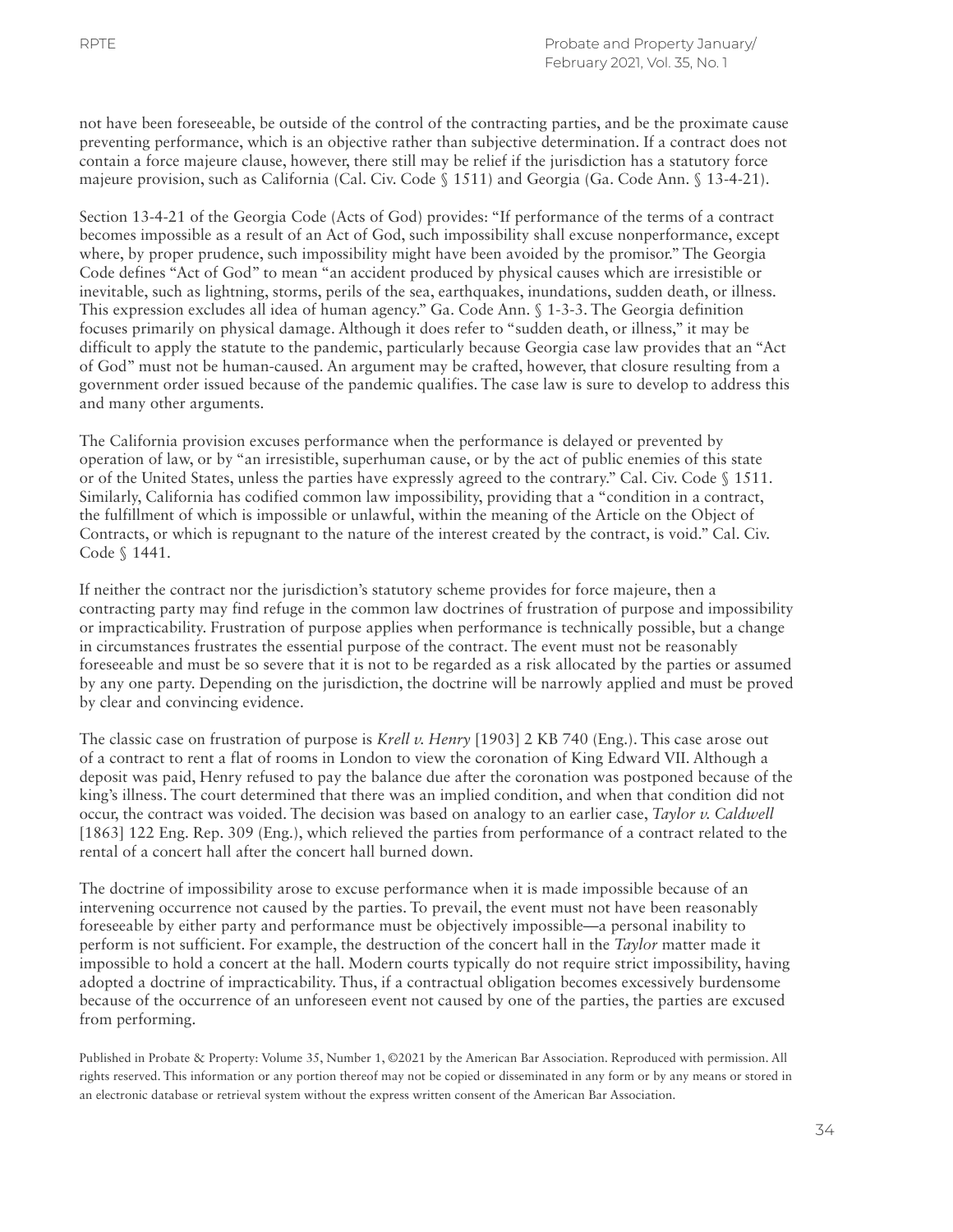Typically, force majeure and the common law doctrines of frustration of purpose, impracticability, and impossibility are not often applied to real estate contracts outside of construction-related contracts. Instead, in either a purchase and sale agreement or a lease, an event that might otherwise be considered a force majeure, resulting in physical damage to the property, would be covered by a lease casualty clause or a damage and destruction clause in an agreement of purchase and sale.

## **Lease Issues**

Often, force majeure clauses either are not found in leases or, when they are present, tend to be landlordoriented. It is common, for example, for a force majeure clause in a lease to expressly exclude the tenant's rent obligations. *See 476 Grand, LLC v. Dodge of Englewood, Inc.*, A-2048-10T1, 2012 WL 670020 (N.J. Super. App. Div. Mar. 2, 2012) (force majeure clause concluded with: "Nothing herein shall be deemed to relieve Tenant of its obligation to pay Rent when due").

When considering a force majeure defense, one must be mindful of the remedy available under the lease (or other contract): Does the clause simply toll the time for performance, such as the payment of rent, excuse performance for the period of interference, or permit outright termination of the lease? Similarly, one must examine whether the event complained of—the COVID-19 pandemic, for example—renders performance impossible or frustrates the essential purpose of the lease, thereby excusing the obligation, such as the payment of rent.

Several actions have been filed by tenants concerning whether a tenant has a right to terminate a lease and avoid its rent obligations due to the COVID-19 pandemic and related circumstances. The law firm Simpson Thacher & Bartlett LLP has filed an action against its landlord on the basis that the lease included a force majeure provision that specifically includes the circumstance where the government preempts the right of the firm to use and occupy its office space in connection with a national or other public emergency, thereby entitling the firm to a rent abatement. *Simpson Thacher & Bartlett v. VBGO 425 Lexington LLC*, Index No. 653415/2020 (N.Y. Sup. Ct. filed July 27, 2020). In June 2020, Victoria's Secret filed a complaint seeking rescission of its New York City Herald Square lease on the theories of frustration of purpose and impossibility due to the COVID-19 pandemic and related government-mandated shutdowns. *Victoria's Secret Stores, LLC v. Herald Square Owner LLC*, Index No. 651833/2020 (N.Y. Sup. Ct. filed June 8, 2020), [https://bit.ly/3mBylnA.](https://bit.ly/3mBylnA) A similar action was filed by Bath and Body Works. *Bath & Body Works, LLC v. 304 Pas Owner LLC*, No. 651833/2020 (N.Y. Sup. Ct. filed June 8, 2020). Lawyers will have to await the outcome of these and many other cases, but several courts have rendered decisions that are instructive.

In *Lantino v. Clay LLC*, 2020 WL 2239957 (S.D.N.Y. May 8, 2020), the court examined whether a government order issued as a result of the COVID-19 pandemic, resulting in the closure of a gym, would justify nonpayment under a settlement agreement on the theory of impossibility. The court determined that economic hardship, even if resulting in a party's ultimate bankruptcy, does not render performance impossible. In contrast, the court in *In re Hitz Restaurant Group*, 616 B.R. 374 (Bankr. N.D. Ill. 2020), determined that a government order suspending on-premises dining because of the COVID-19 pandemic fell within a force majeure clause in the lease. Although the clause included a provision that a lack of funds will not be deemed a force majeure, the court, in a *Rube Goldberg* sort of analysis, reasoned that the debtor did not argue it lacked funds to perform, but rather that the government order prohibiting onpremises dining was the proximate cause of the tenant's inability to generate revenue in order to pay rent.

A case that is instructive from a drafting perspective is *Backal Hospitality Group LLC v. 627 West 42nd Retail LLC*, No. 154141/2020, 2020 N.Y. Misc. LEXIS 4050 (Sup. Ct. Aug. 3, 2020). Here, the tenant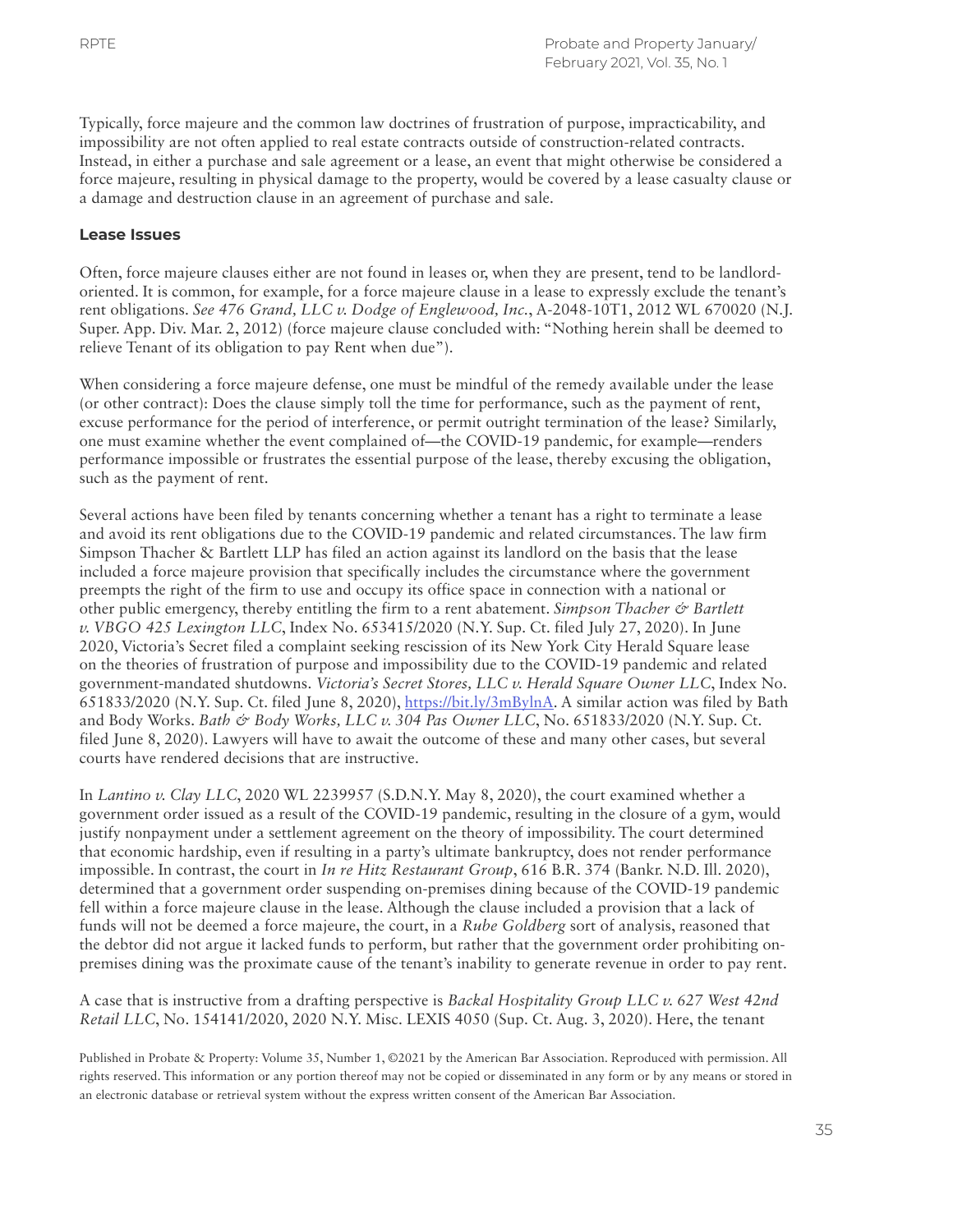argued impossibility because of a government order prohibiting large gatherings at facilities due to the COVID-19 pandemic, thereby allowing the tenant to terminate its lease. The court, however, determined that the event (the government order) was foreseeable based on the fact that the parties addressed the situation by the inclusion of a clause in the lease obligating the tenant to enter into agreements and take such action as may be legally permissible to enable the landlord to collect the maximum rent due in the face of a government order or regulation affecting the collection of rent. Consequently, the tenant was not permitted to unilaterally terminate its lease based on impossibility.

# **Other Possible Theories of Relief**

Another possible theory that has been discussed in connection with the pandemic is the implied warranty of habitability or suitability for a particular purpose. This warranty generally relates to the physical condition and repair of the premises and typically is focused on latent defects. When evaluated in respect of commercial tenancies, the condition arguably must have existed at the time the lease is signed. There is case law supporting the proposition that a tenant can offset against rent the cost to correct or decontaminate a facility if the landlord fails to do so. *See Marini v. Ireland*, 56 N.J. 130 (1970). But that is of little solace to a tenant forced to continue to pay rent without the full benefit of the premises during the pandemic.

Even if this doctrine is found to apply with regard to contamination by the COVID-19 pandemic, it is unlikely that the tenant would have any rights beyond requiring the landlord to decontaminate the premises. In *Majestic Hotel Co. v Eyre*, 65 N.Y. Supp. 745 (N.Y. App. Div. 1900), a tenant tried to cancel his residential lease because of an outbreak of scarlet fever. Because the implied warranty of habitability assumes a physical defect in the premises, the court held that the mere fear of contagion does not justify voluntarily abandoning the premises or excuse payment of rent. Additionally, although public health officials initially were extremely concerned about COVID-19 spreading through contact with contaminated surfaces, more recent studies have indicated that this is not a major factor in spreading the virus. Press Release, Ctrs. for Disease Control & Prevention, CDC Updates COVID-10 Transmission Webpage to Clarify Information About Types of Spread (May 22, 2020), [https://bit.ly/30askpc.](https://bit.ly/30askpc)

In a more recent case, the Texas Supreme Court found in *Davidow v. Inwood North Professional Group*, 747 S.W.2d 373, 377 (Tex. 1988), that the implied warranty of fitness for a particular purpose "means that at the inception of the lease there are no latent defects in the facilities that are vital to the use of the premises for their intended commercial purpose and that these essential facilities will remain in a suitable condition." Consequently, a post-commencement date event will not excuse performance.

## **Issues When Structuring a Landlord-Tenant Deal**

As we continue to face the effects of the COVID-19 pandemic, there is a host of issues that landlords and tenants will need to evaluate as they wrestle with declining tenant revenues, requests for rent deferral or abatement, and lease termination.

A landlord that contemplates a hard stance should examine closely the lease and its current mortgage loan terms to determine its rights and responsibilities. In particular, the landlord should evaluate (i) whether tenancy courts are open for business and, if not, backlogs once courts are back in business; (ii) the ability to evict a tenant and on-going eviction moratoria; (iii) the pool of replacement tenants; (iv) the cost of a new tenancy in terms of free rent, tenant fit-up costs, and new brokerage fees; (v) the likely replacement rent rate; (vi) the effect on current mortgage loan financial covenants and reserve requirements; and (vii) the potential filing for bankruptcy by the current tenant and the consequences of such a filing.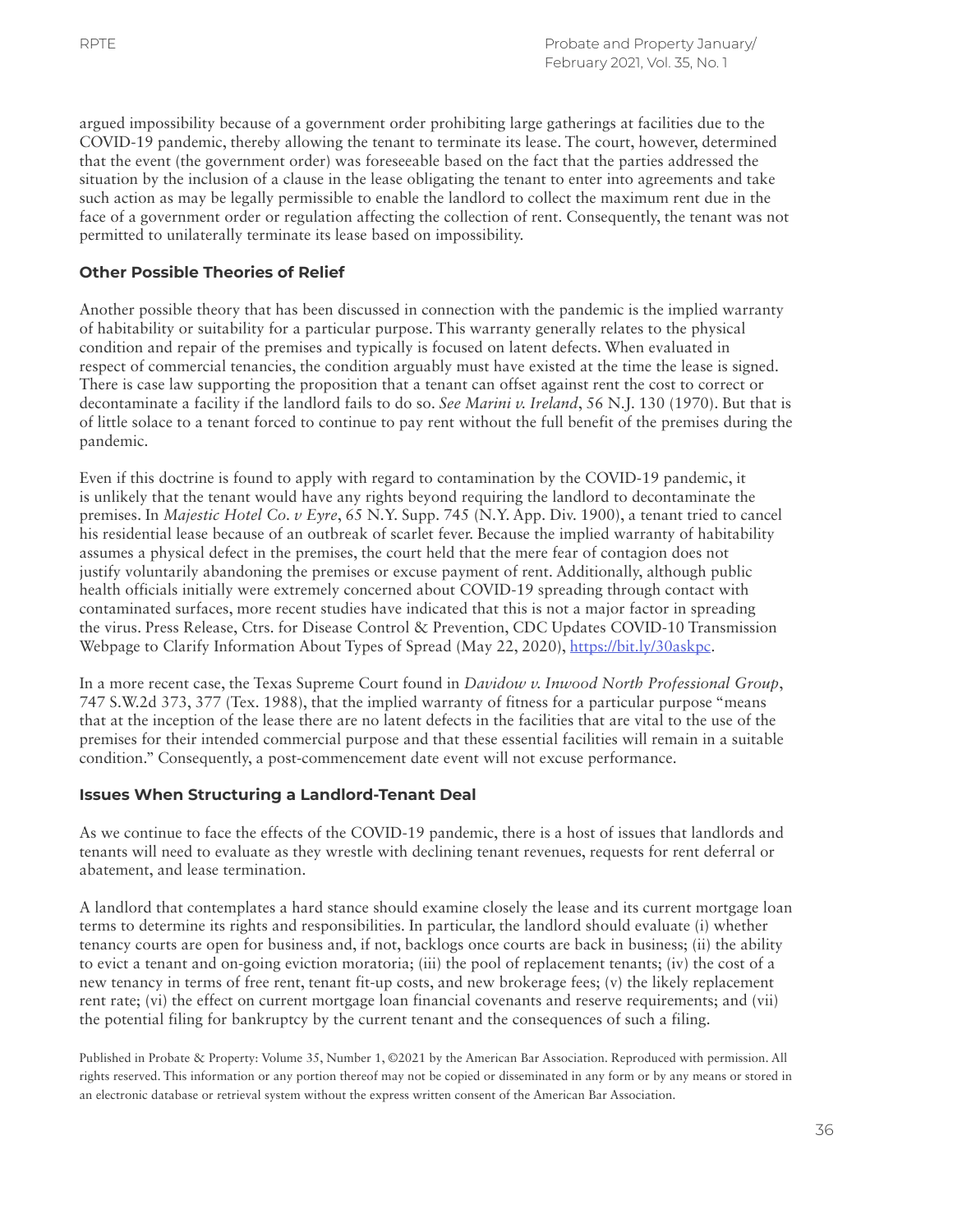When considering a tenant's request (whether for a deferral, abatement, or termination), a landlord should require the tenant to enter into a pre-negotiation agreement that (i) confirms that there is no agreement unless and until there is a writing signed and delivered by both landlord and tenant; (ii) confirms there is no obligation on the part of either to continue to negotiate; (iii) confirms the tenant's continuing obligation to abide by the lease terms; (iv) confirms the agreement is not to be deemed an amendment to the lease (so that the landlord does not run afoul of loan requirements for lender consent to lease amendments); (v) includes estoppel language confirming that there are no defaults by the landlord under the lease and no present rights of set-off, abatement, or claims; and (vi) imposes confidentiality so that the tenant does not divulge the discussions, or results of those discussions, to third parties—particularly other tenants at the property. In addition, the landlord should request a business plan from the tenant in order to know that the tenant has a plan to emerge from the crisis and should assess the viability of that plan, including the repayment of any outstanding loans to the tenant from secured and unsecured creditors.

If the landlord does decide to abate rent, then the landlord also should consider a lease extension so that the economic value of the lease remains constant for purposes of future financing or sale. Further, whether granting a deferral or abatement, the landlord should consider whether to require added security (cash or guaranty) and whether any tenant "give-backs" are appropriate, including the deletion or modification of existing termination rights, extension or expansion rights, set-off rights, going dark and co-tenancy provisions, purchase options, and so on.

From a tenant's perspective, the tenant should evaluate (i) the lease terms, its financing arrangements, and the effect of any lease action on its financial covenants; (ii) whether occupancy is affected, and to what extent, because of health concerns, government orders, or employee concerns, and the rights and responsibilities each situation presents; (iii) whether an SNDA was signed with the landlord's mortgage lender and if lender consent is required before any lease amendment, termination, or other lease-related activity can be validly taken vis-à-vis the lender; (iv) whether there is a viable business plan to emerge from the economic consequences of the COVID-19 pandemic, and what is necessary for the successful implementation of the plan; (v) whether tenancy courts are open for business and, if not, backlogs once courts are back in business; and (vi) the ability of the landlord to evict because of ongoing eviction moratoria, inasmuch as "cash is king" and ongoing eviction moratoria may provide the tenant with the practical ability to hold onto its cash for a period of time.

# **Drafting Factors to Consider**

When evaluating whether to include a force majeure clause in a lease (or any other contract), the parties need to examine (i) whether the result of a force majeure event will excuse performance of both parties; (ii) what events will constitute a force majeure event and whether to include a detailed list of events or simply general descriptive and nonexclusive language; (iii) whether to impose conditions such as notice, the passage of a specific time period before a party can claim the benefits of the force majeure event (e.g., a specific number of days and whether they need to be consecutive), and mitigation obligations; (iv) whether to expressly carve out certain responsibilities under the lease, such as the payment of rent and additional rent; and (v) what remedies will be available in the case of a covered force majeure suspension of performance or lease termination. Because matters will be evaluated on a case-by-case basis, clarity in drafting each force majeure provision is critical.

Because foreseeability is an element of each of the contract and common law remedies, a lease signed after the pandemic should expressly address the parties' intent with respect to the effect of the COVID-19 pandemic on performance. Even without a specific requirement that the event be unforeseeable, a court may decide that the pandemic is not covered by a new contract, even if the force majeure clause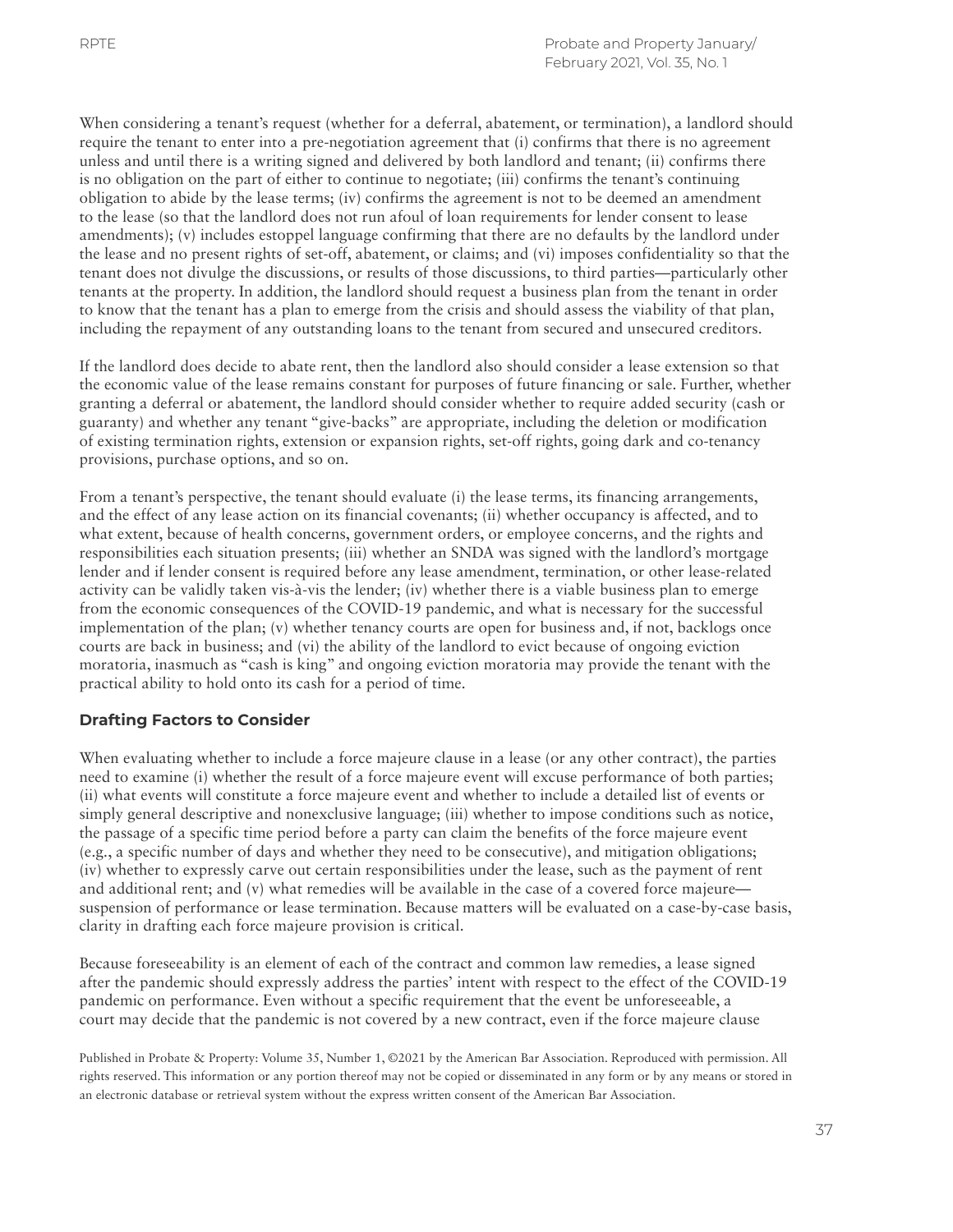specifically calls out epidemics and pandemics.

Some of the other issues to consider include (i) a landlord's inability to deliver the premises resulting from a holdover tenancy because the current tenant cannot move out; (ii) a landlord's inability to evict a current tenant because of a moratorium on evictions resulting in a holdover of a current tenant; (iii) delivery dates for premises—provide not only for a delay in the completion of construction and thus delivery because of force majeure but also expressly resulting from the COVID-19 pandemic, including equipment and material supply delays or shortages and any other supply chain delays, labor shortages, government orders delaying or stopping performance, delays by utility companies, including delays in bringing utility lines to the premises, and other matters outside a party's control because of the COVID-19 pandemic; (iv) the right of a tenant to expand into the adjoining parking area in order to accommodate outside dining or curbside delivery (although query whether such space is included in the tenant's insurance coverage as being a part of the "Premises" or meets standards required under the Americans with Disability Act); (v) modified notice provisions if parties are not in their office or place of business and cannot gain access to overnight delivery or certified mail; (vi) time of essence provisions; and (vii) the effect of the COVID-19 pandemic and related government orders, or temporary building closures resulting from "deep cleaning" requirements, on the obligation to pay rent.

In situations where a build to suit is involved or a major tenant improvement project is required and the tenant has a right of early occupancy, consider the effect of the pandemic, including social distancing and other work-related guidelines that currently exist and may hereafter be required.

Consider providing for the general contractor to serve as the final arbiter in determining whether any work that the tenant desires to perform or have performed during early occupancy may delay substantial completion, including whether the number of workers to perform any work will affect any pandemic-related work guidelines. If the general contractor determines that the tenant's work may delay substantial completion, then the tenant should not be allowed to perform such work until after substantial completion. If the general contractor determines that the work will not delay substantial completion but will add to the cost of the work, then the tenant shall be required to execute and deliver to the landlord a change order and pay the additional costs as a condition precedent to the performance of such work. If, at any time during the performance of any work by the tenant (and its vendors and contractors) during such early occupancy, the general contractor determines the work may delay substantial completion, then the tenant should be obligated to cause all work to stop.

## **Construction Issues**

Contrary to the situation in leases and purchase agreements, it would be unusual to see a construction contract without some type of force majeure or similar clause, though it may be called a "delay" clause or something similar. Delay is a standard risk in construction, whether from adverse weather, strikes, material delays, or government permitting issues. For example, probably the most common construction document in the United States, the AIA A-201-2007 General Conditions, includes § 8.3 Delays and Extensions of Time, which provides, "If the Contractor is delayed at any time . . . (3) by labor disputes, fire, unusual delay in deliveries, unavoidable casualties, adverse weather conditions . . . or other causes beyond the Contractor's control . . . or (5) by other causes that the Contractor asserts, and the Architect determines, justify delay then the Contract Time shall be extended for such reasonable time as the Architect may determine." The contractor also has the right to terminate the contract if the delay continues more than 30 consecutive days because of a court order or a government-ordered work stoppage. AIA A-201-2007, § 14.1.1.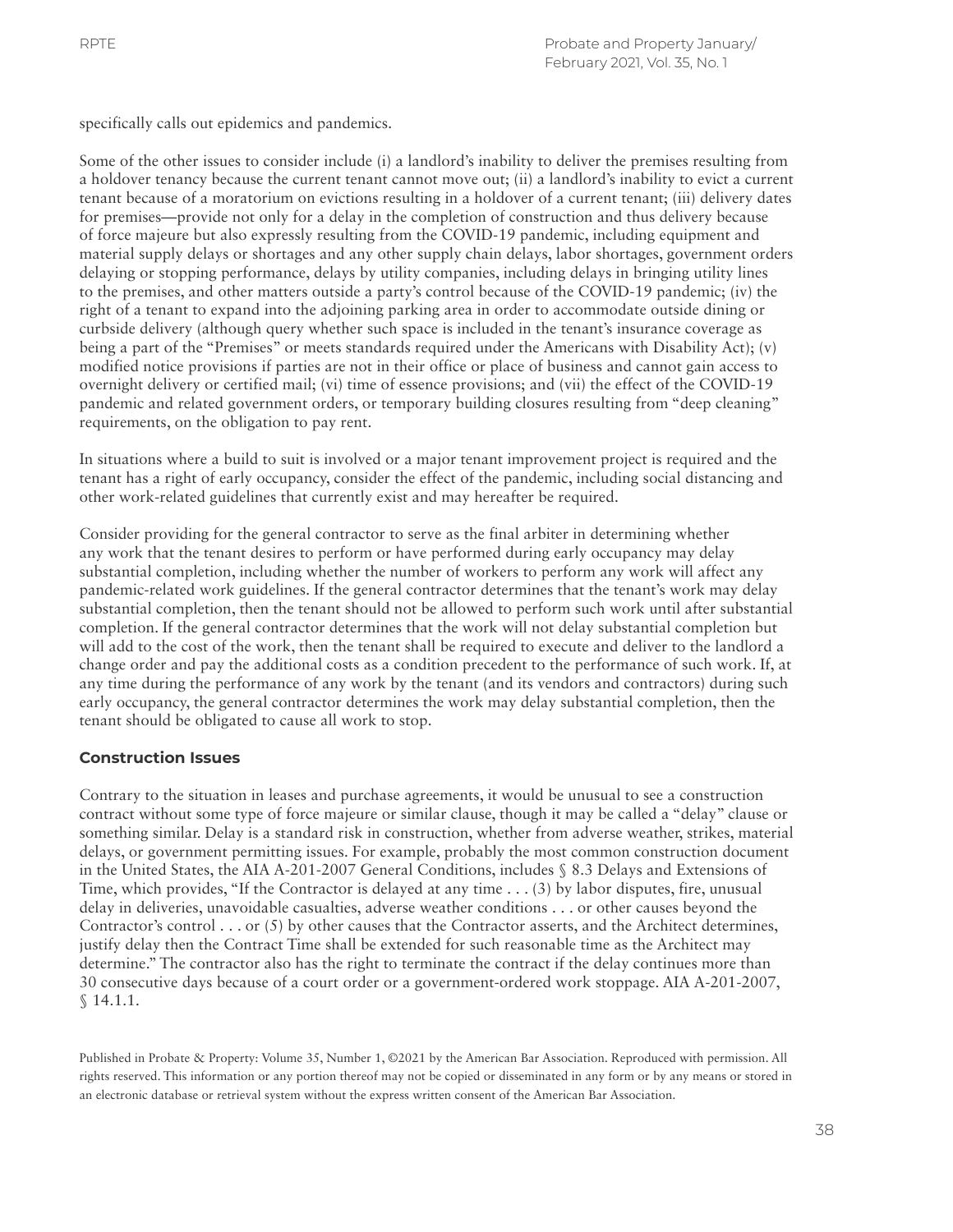Note that the standard agreement says nothing about additional compensation arising from a delay. Many contracts even include a specific "no damages for delay clause" expressly providing that the contractor's only remedy for a delay (typically excluding delays caused by the owner) is an extension of time to complete the work. The contractor may be able to claim an emergency under § 10.4 of the A-201, which states that the contractor shall act to prevent threatened damage or injury and may be entitled to compensation. Presumably, this will permit the contractor to be reimbursed for increased expenses needed to comply with laws and directives for social distancing, disinfecting, additional personal protective equipment, and otherwise preventing the spread of the coronavirus at the worksite.

The AIA documents are often heavily negotiated, and contracts may have very different language or additional clauses not found in the standard A-201 form. For example, a contract may provide for additional compensation because of a change in laws after the contract is signed or provide for additional costs, rather than just time, in connection with a work stoppage. A contract may provide for contingency funds to cover unexpected expenses. A contractor will want to look at all its options to determine whether it makes the most sense to proceed as a simple delay under § 8.3, to make a claim for additional cost under a change in law clause, or to just terminate after 30 days of stoppage under § 14.1.1.

Where stay-at-home or similar closure orders are in place, some or all construction may be permitted to continue as an essential activity. These orders vary widely from state to state and even from city to city and must be carefully reviewed to determine whether a project may continue. Some ordinances will permit all construction, while others will only permit construction related to essential businesses.

If parties are commencing a new project or restarting after a closure, they will need to review carefully any local safe work orders, both specific to construction and more general, to determine what restrictions and requirements may apply to the project. Typical examples include social distancing requirements that limit the number of workers at a jobsite, restrictions on common water coolers, mask requirements, availability of sanitizer, maintenance of personnel records for contact tracing, and provision of an onsite safety monitor.

In addition to legal requirements, the parties also should consider best practices for maintaining a safe work environment during the pandemic. For example, the American Industrial Hygiene Association provides industry-specific guidance to maintain a safe work environment. Am. Indus. Hygiene Ass'n, *Returning to Work: Construction Environment* (July 8, 2020), <https://bit.ly/3cvctXn>. Various chapters of the Associated General Contractors of America also have published Recommended Practices for Construction Jobsites, such as the information published by the Houston chapter: *COVID-19: Construction Industry Resources*, Associated Gen. Contractors of Am.: Hous. Chapter, at [https://bit.](https://bit.ly/3mTtkYM)  $\frac{1}{2}$  [ly/3mTtkYM](https://bit.ly/3mTtkYM). The parties will want to consider these guidelines both to avoid potential liability and to minimize down time due to jobsite virus outbreaks.

An outbreak will always be possible, even when the parties employ best practices, and so the contract should consider how to deal with potential problems arising from an outbreak and with other pandemicrelated issues. These issues include short- and long-term job shutdowns, shortages of labor and materials (and the resulting effect on pricing), the effect on timing because of smaller crews or the inability to stack crews, and costs for personal protective equipment and otherwise complying with work-safe orders.

Because the COVID-19 pandemic is a known condition and not unforeseeable, best practice is to include a specific coronavirus clause in the contract. This allows the parties both to be specific in their handling of foreseeable issues and to avoid any argument about whether a delay or force majeure clause applies. Typical issues to cover would include costs of demobilization and remobilization, treatment of any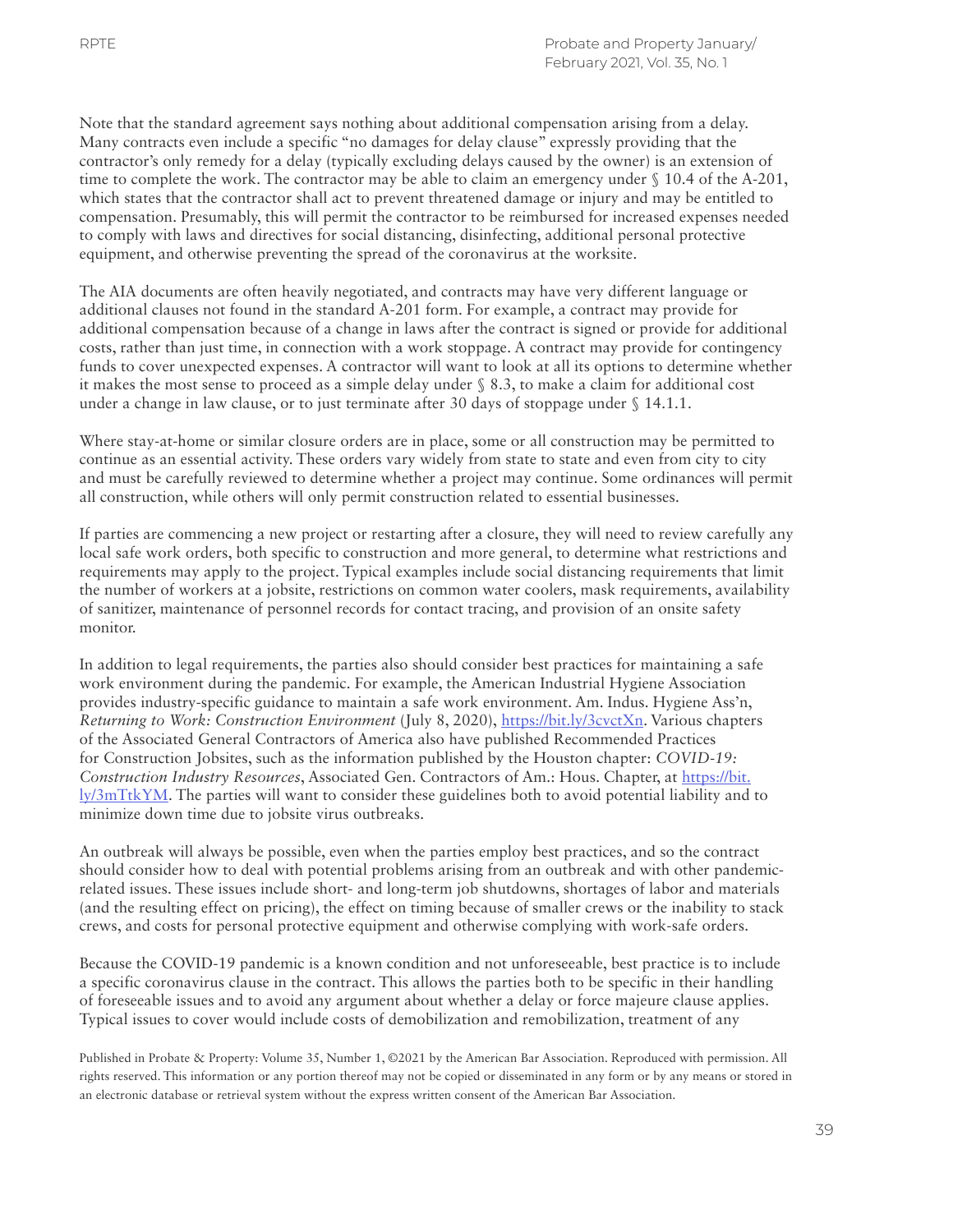unexpected increase in labor or material costs, costs of compliance with changes in law, permitting and inspection delays, determination of whether the contractor will receive damages for delays, determination of how to deal with an outbreak within the work crews, and any requirements for personal protective equipment. Costs of all expected expenses such as a COVID-19 safety monitor and personal protective equipment should be included in the contract price.

The COVID-19 pandemic could also affect financing and insurance aspects of the project. Among the issues that the parties should consider are: the consequences of a lender or municipal official being unable to inspect a site and the effect on draw requests, proceeding along the construction phase, delays in completion, and the effect of such delays on the term of a builder's risk policy or construction loan.

# **A Suggested Clause**

A suggested general force majeure clause (as opposed to a specific COVID-19 clause) that might be used by a contractor or subcontractor follows:

Should Contractor be obstructed or delayed in the prosecution of or completion of the Work for a time period equal to or greater than \_\_\_\_ days, as a result of *[unforeseeable causes] or [causes, whether or not foreseeable]*, beyond the control of Contractor, and not due to its fault or neglect, including but not limited to (i) act(s) of God, (ii) war or wars, (iii) government regulation (including, but not limited to, any law, rule, order, proclamation, regulation, ordinance, demand or requirement of any governmental agency), (iv) act of terror, (v) disaster (including, but not limited to, hurricane, flood, [ice storm,] tornado, tropical or other major storm, earthquake, or earth movement or subsidence), (vi) any pandemic, epidemic, pestilence, plague, or outbreak, (vii) strike or work stoppage (excluding strike or work stoppage of the Contractor's own employees), (viii) civil disorder, riot, or disturbance of the peace, (ix) any unreasonable restriction of any airports or airlines, buses or bus terminals, railroads or trains, taxicabs, rental car services, or any other transportation facility, (x) any third party act for which the Contractor is not responsible, (xi) any [unforeseeable] shortage in materials or labor or [(xii) any other condition or circumstance, whether similar to or different from the foregoing (it being agreed that the foregoing enumeration shall not limit or be characteristic of such conditions or circumstances) beyond the Contractor's control,] Contractor shall *[promptly notify Owner] or [notify Owner within \_\_ days]* after the commencement of such delay and shall be entitled to an extension of the Contract Time. Any such notice shall be effective as of the date of the event causing such force majeure. [No such notice shall be required in the event that a disaster or emergency is declared by any state or local government or by the U.S. government.] An event of force majeure shall be deemed to have ended at such time as the event in question no longer reasonably obstructs or delays Contractor's performance of the Work. [Contractor may also submit a claim to the Architect for additional costs actually incurred for any documented increase in the cost of labor and materials, uninsured damage to the Work, demobilization and remobilization expenses, costs due to delays in permitting and approvals and expenses to comply with required or recommended personal protective equipment and practices.]

## **Purchase and Sale Agreement Issues**

As mentioned earlier, it is not usual to include a force majeure provision in a purchase and sale agreement because the parties normally address such circumstances in a casualty clause. Depending on the nature of the transaction, certain of the landlord-tenant issues discussed above may be relevant where a seller is required to deliver a property free of a current tenant. In addition, the parties need to evaluate the potential COVID-19 pandemic effects on due diligence and closing and expressly address those effects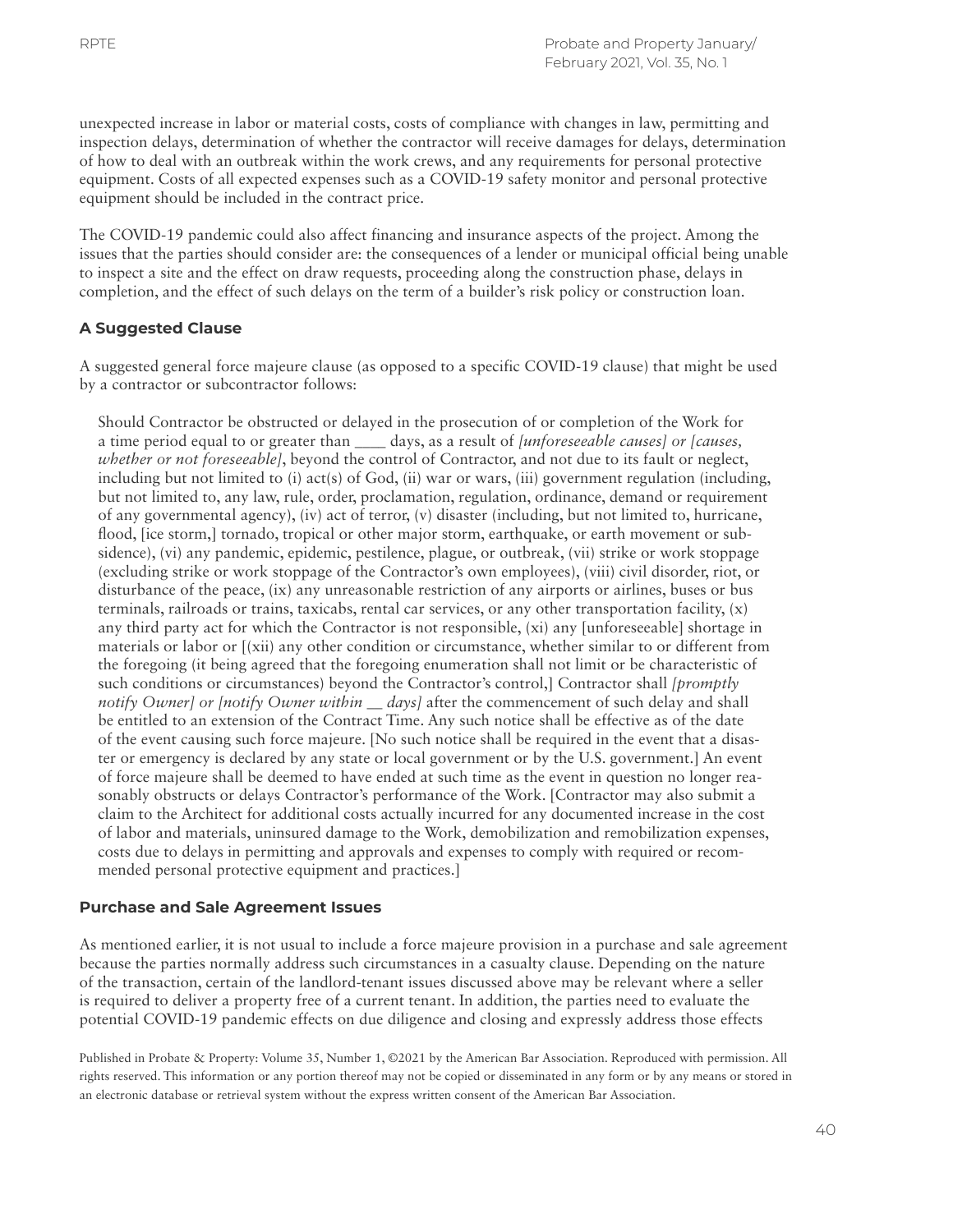in the contract. Failing to address COVID-19 pandemic effects head-on may preclude any argument of impossibility or frustration of purpose. *See Martorella v. Rapp*, 2020 WL 2844693 (Mass. Land Ct. June 1, 2020) (rejecting impossibility defense where prospective buyer's wife contracted COVID-19 and the buyer was unable to secure financing but the purchase agreement contained no financing contingency clause or evidence that the agreement was contingent upon the health of the wife, who was not a party to the agreement).

Due diligence may be affected in the following ways, among others: (i) title searches and access to public title records may be limited; (ii) access to government offices may be limited or government offices may be closed, affecting open public record reviews and code violation reviews; (iii) site access may be limited, affecting the performance of surveys; and (iv) physical and environmental investigations may be affected, particularly interior inspections because of precautionary measures instituted by existing tenants. Also, if the transaction involves a tenancy that will soon renew at a fair market rental value, how does the purchaser underwrite the potential fair market rental value of the premises considering the COVID-19 pandemic?

Consideration also needs to be given to the potential effect on lender underwriting and lender due diligence, and whether a financing contingency is appropriate; whether document execution may be affected by shelter-in-place orders or illness of critical signatories, including document execution, witnessing, and notarization; whether title run-downs can be accomplished; and what the requirements are for gap indemnities by sellers in favor of the title company. If your jurisdiction permits remote notarization, does the jurisdiction in which the property is located also accept remote notarization and, if so, how do the requirements of each jurisdiction jibe? Also, what effect, if any, should the COVID-19 pandemic have on time of essence provisions or the right of the seller or landlord to address tenant requests for rent deferral or abatement? These issues are even more challenging if the transaction involves a multijurisdictional acquisition or sale.

Finally, if the property acquisition involves a joint venture, the parties should examine the effect of the COVID-19 pandemic on performance obligations of the partners—whether the return waterfall may be reduced or a limited holding period may diminsh value and resulting returns for either or both of the partners.

## **A Suggested Clause**

A suggested COVID-19 clause is as follows:

Purchaser and Seller acknowledge and agree that the current COVID-19 pandemic may have an impact on the timing of the proposed transaction due to closures or reductions in staffing of certain governmental services and private businesses, as well as certain other restrictions (e.g., travel and contact restrictions) that may cause performance under this Agreement to be delayed for these reasons, which are beyond the reasonable control of Purchaser or Seller, as applicable. If, during the term of this Agreement, Purchaser or Seller is delayed or unable to perform due to COVID-19-related closures, travel restrictions [(other than by Purchaser or Seller)], staffing reductions [(other than by Purchaser or Seller)], or other restrictions (each a "COVID-19 Delay"), then such affected party shall give notice to the other party within two (2) Business Days of the event, and Purchaser and Seller shall work, in good faith, to (1) extend the Inspection Period and the Closing and (2) otherwise amend this Agreement as may be reasonably necessary to account for such COVID-19 Delays[; provided however, that no such extension of the Closing shall extend beyond 20\_\_\_, unless mutually agreed to by the parties in each such party's sole discretion].